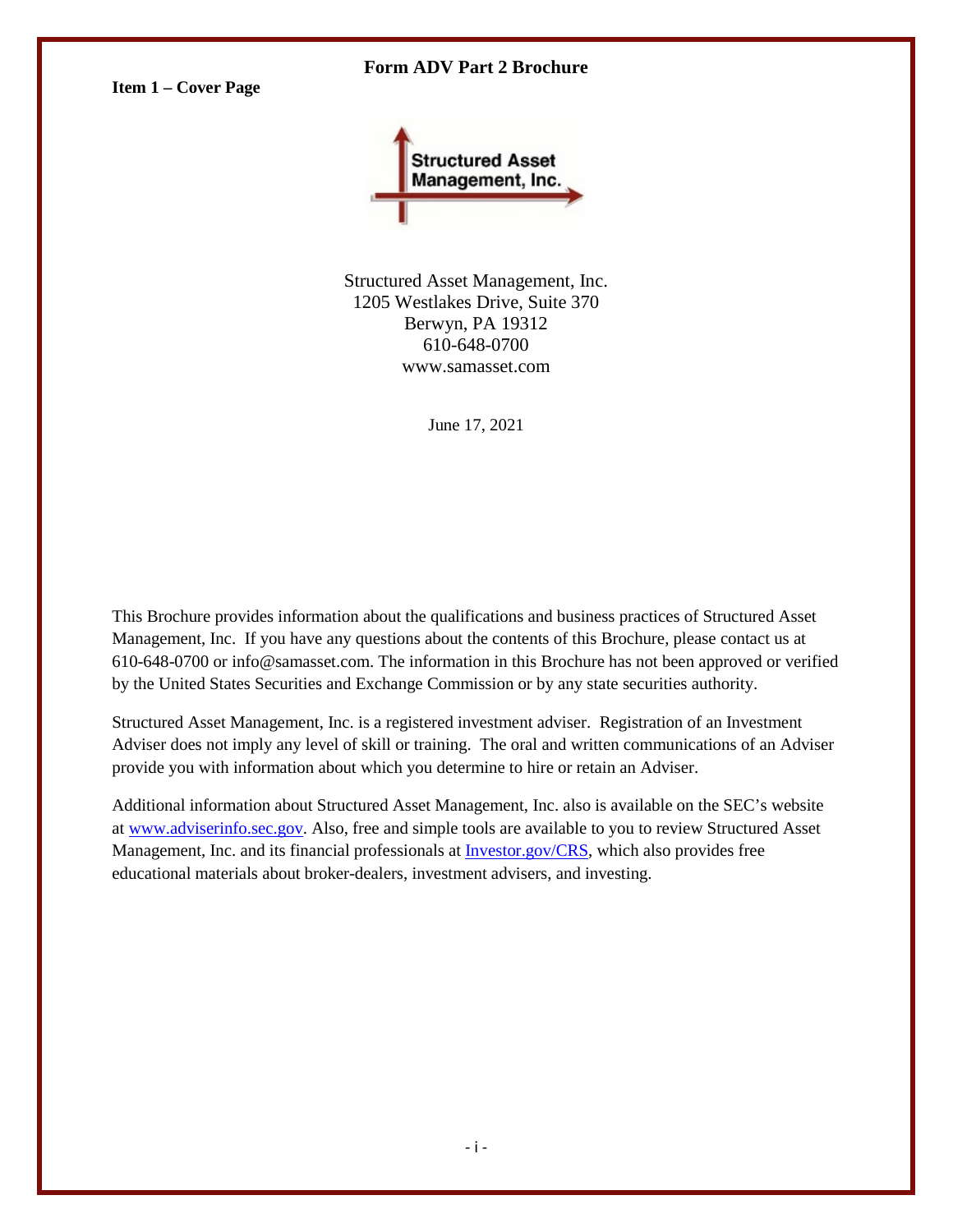## <span id="page-1-0"></span>**Item 2 – Statement of Material Changes**

This Brochure, dated June 17, 2021, represents the initial Brochure upon registration with the SEC. Between 2004 and 2021, Structured Asset Management, Inc. was registered with the Commonwealth of Pennsylvania. In additional to minor updates and changes, the following material changes have been made:

# • **Item 2 – Statement of Material Changes**

This statement of material changes was added.

# • **Item 8 – Methods of Analysis, Investment Strategies and Risk of Loss**

Added enhanced strategy risk disclosures, including economic, market and strategy risks

# • **Item 12 – Brokerage Practices**

Enhanced brokerage practice descriptions, including supporting services offered directly by broker-dealers and custodians, principal trades, trade aggregation and allocation practices, error handling, and directed brokerage and cross trading practices

# • **Item 17 - Voting Client Securities**

Added enhanced disclosure regarding proxy voting practices

# • **Item 19 – Requirements for State Registered Advisers**

Elements of this Form ADV Part 2A Brochure that are required for State registered advisers, including information regarding our financial professionals, have been removed from Part 2A. Comparable information is available upon request in our Form ADV Part 2A Brochure Supplement for the respective individuals.

A current brochure may be requested, free of charge, by contacting us at 610-648-0700 or info@samasset.com. It is also available on our website www.samasset.com. Additional information about Structured Asset Management, Inc. and its financial professionals is available via the SEC's websites [adviserinfo.sec.gov](https://adviserinfo.sec.gov/) and [Investor.gov/CRS.](https://www.investor.gov/home/welcome-investor-gov-crs)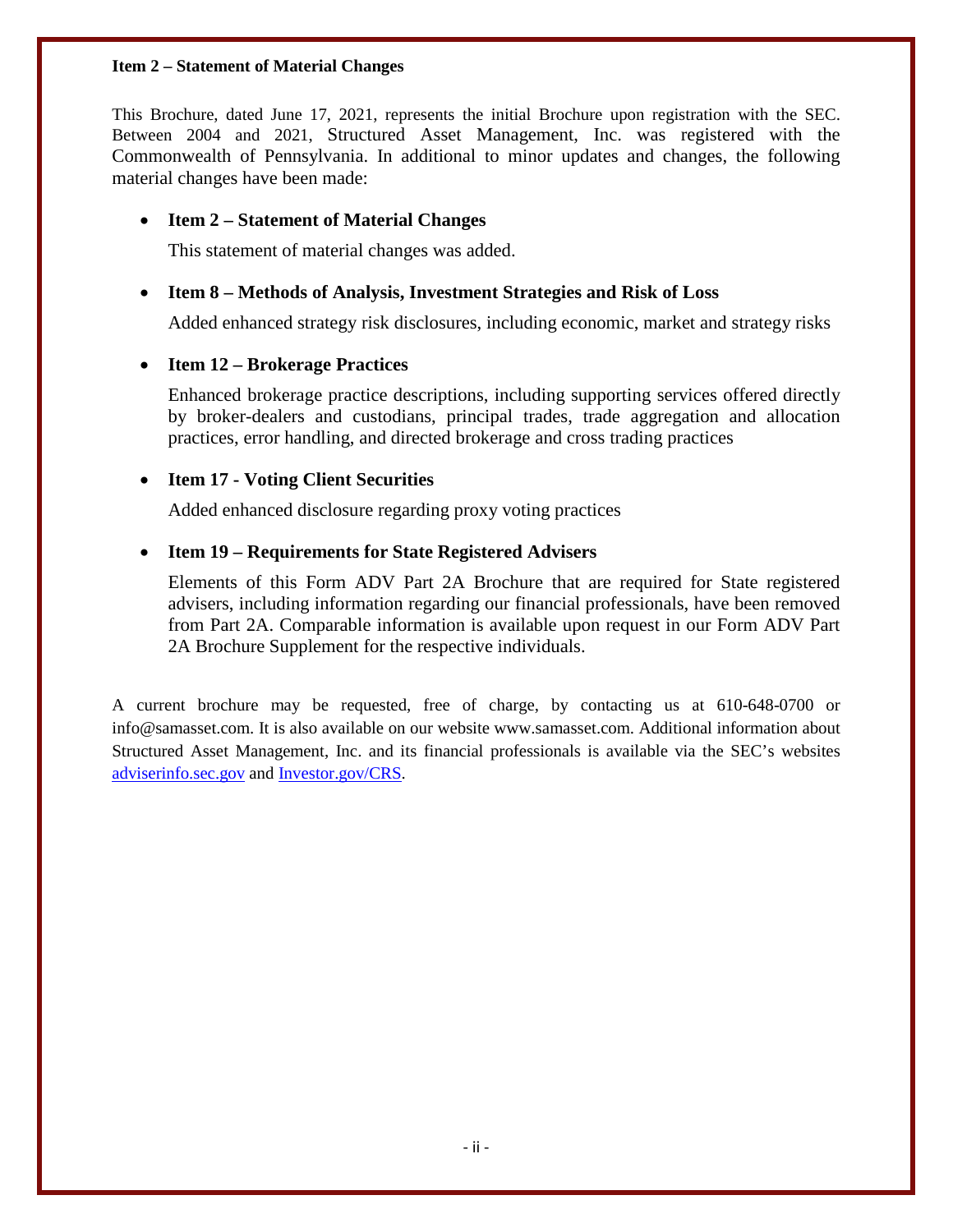# <span id="page-2-0"></span>**Item 3 - Table of Contents**

| Item 11 - Code of Ethics, Participation in Client Transactions and Personal Trading  12 |  |
|-----------------------------------------------------------------------------------------|--|
|                                                                                         |  |
|                                                                                         |  |
|                                                                                         |  |
|                                                                                         |  |
|                                                                                         |  |
|                                                                                         |  |
|                                                                                         |  |
| Brochure Supplement(s)                                                                  |  |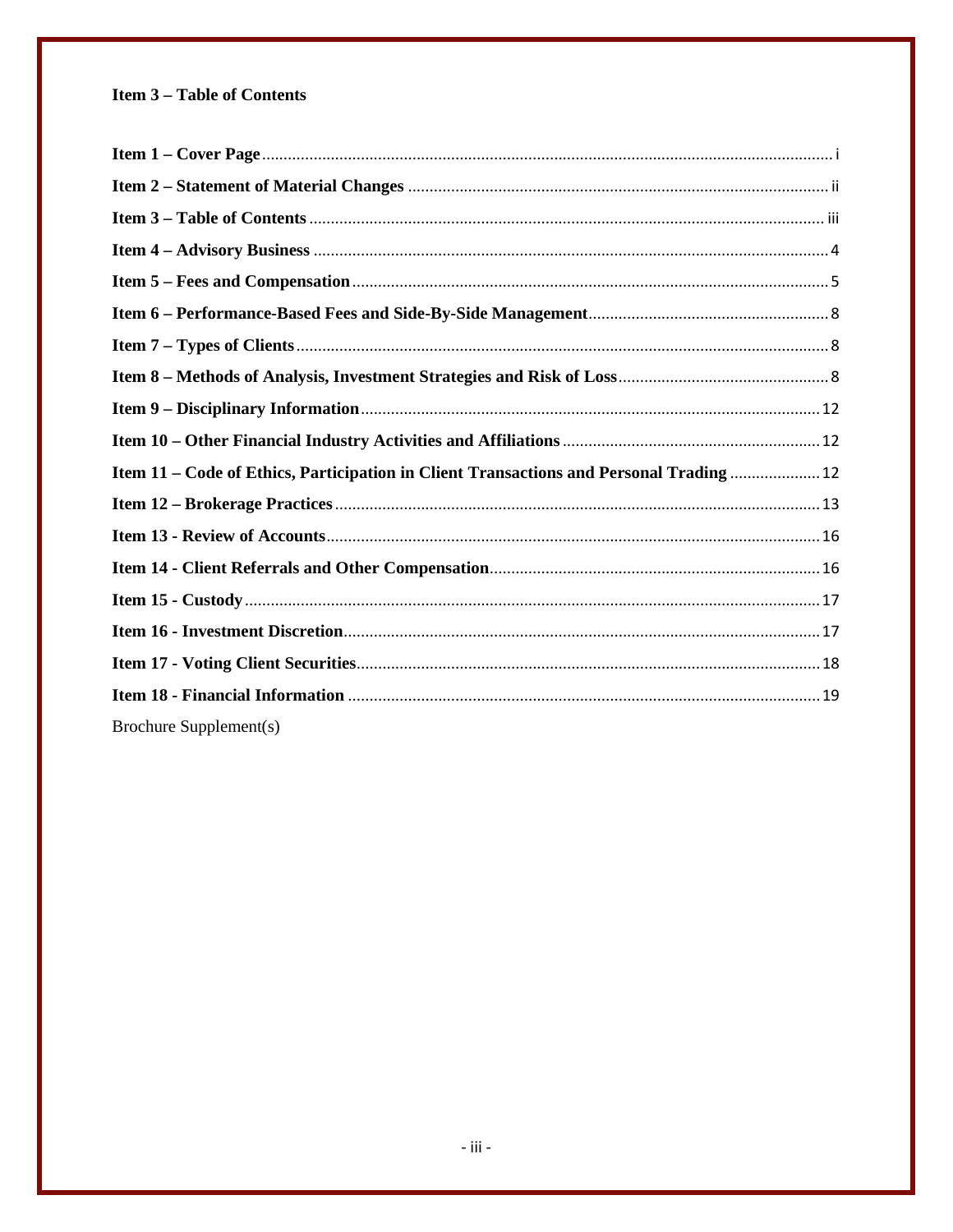#### <span id="page-3-0"></span>**Item 4 – Advisory Business**

Structured Asset Management, Inc. (the "Firm") is owned by William Z. Suplee, IV and has been providing advisory services as an investment adviser registered in Pennsylvania since March of 2004 before registering with the SEC in 2021.

Structured Asset Management, Inc. performs three types of services within their advisory business.

1. **Investment Supervisory Services**. We provide investment supervisory services which we define as giving ongoing advice to clients and managing investments for those clients based upon the individual needs of the client. Through in-depth discussions, we obtain detailed personal financial information about the client's time horizon, objectives, risk tolerance, return expectations, tax status, and other pertinent factors in order to establish a suitable, structured portfolio that is consistent with the client's goals and their particular circumstances. Unless otherwise directed by the client, emphasis is placed on diversification across asset classes. We develop a plan that is written into an investment policy statement ("IPS") that guides us in the management of these assets.

Clients have the opportunity to place reasonable restrictions on the types of investments made on their behalf. Clients retain individual ownership of all securities.

We currently construct most of our clients' portfolios through the use of mutual funds and exchange traded funds. Additionally, some clients will have individual bonds,and stocks in their allocations, where we will offer them advice on their holdings, typically with regard to a pre-existing portfolio of investments.

2. **Financial Planning Services**. We also provide advice in the form of a documented financial plan for a client that is tailored to their individual needs. In general, depending on the client's individual needs, the plan addresses wealth preservation, personal planning, tax and cash flow planning, risk management (including insurance reviews), estate planning, retirement planning, business planning and reviews of investments.

We gather the data required through the use of questionnaires, interviews and shared computer programs by granting access to clients to log on to our Planning software and input their circumstances. We will not, under any circumstances, log in to clients' outside accounts. Documents supplied by the client are carefully reviewed and a written report is prepared. Plans are provided to clients, who may implement all, none, or some of the plan at their discretion. We suggest that each client work closely with his/her attorney, accountant, insurance agent, and/or stockbroker. We do not sell any products or receive any commissions nor do we receive any referral fees from anyone to whom we recommend our clients. We will assist our clients, if asked, in trying to obtain competitive quotes for insurance and other services as needed to execute their financial plans as efficiently as possible.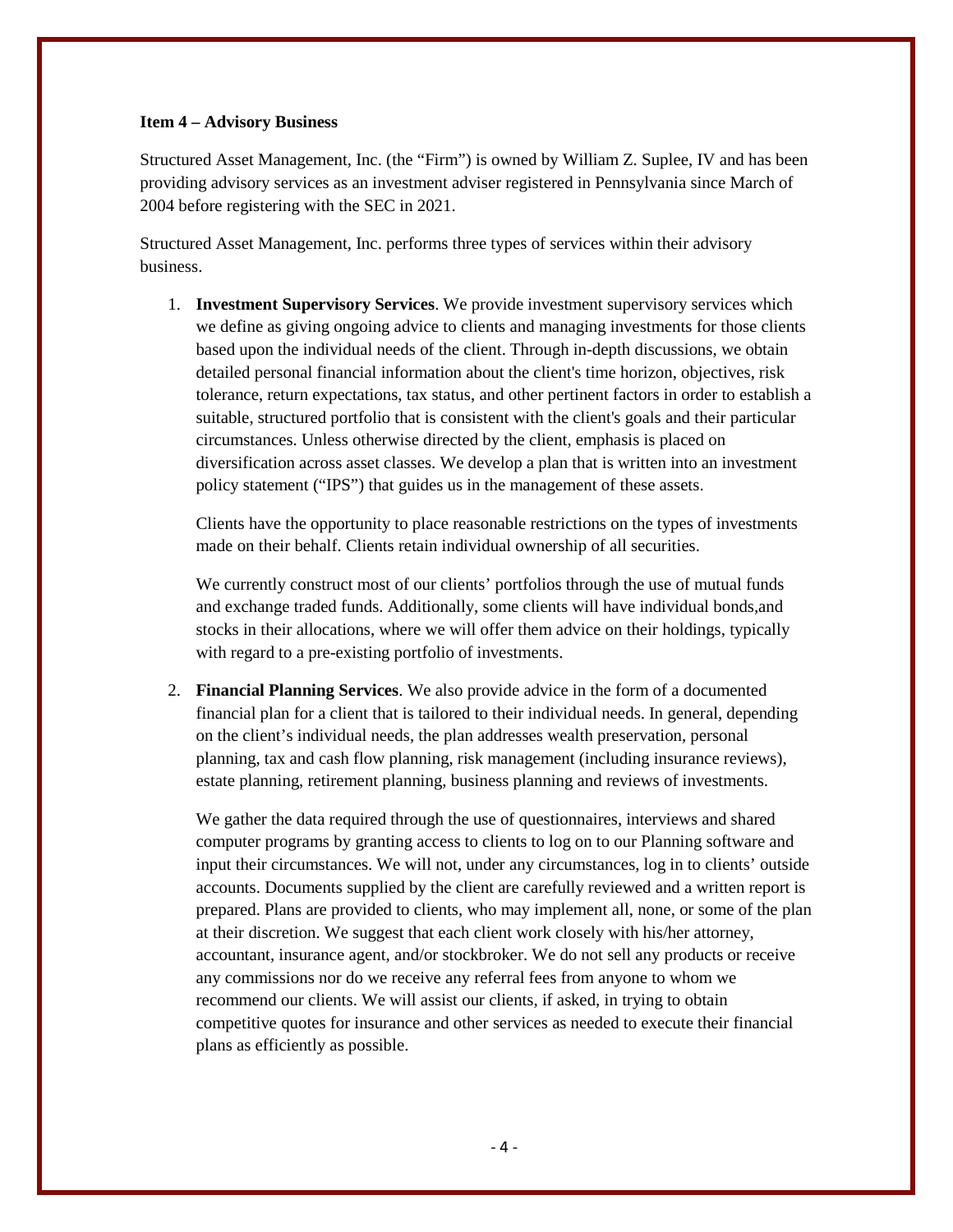- 3. **Investment supervisory services for retirement plans**. We provide advisory services separately or in combination for pension, profit sharing and 401(k) or similar retirement plans. Clients may choose to use any or all of the services separately or in combination.
	- a. *Analysis of current retirement plans*. We will undertake an analysis of the current retirement plans. We will analyze the plan for efficiency, costs, diversification, investment selection, adequacy of investment policy statement, and other factors affecting the plan. We will create for the plan sponsor a report comparing their plan to other plans of similar size and in similar industries.
	- b. *Preparation of Investment Policy Statement and selection of investment vehicles*. After consultation with plan sponsors, we will prepare a written IPS stating the needs and goals of the plan, suggesting a policy to follow to achieve those goals. The IPS will also list the criteria for selection of investment vehicles and procedures and time intervals for monitoring of investment performance. We will review various investments for a plan sponsor and determine which of these investments are appropriate to implement within the client's IPS. Selection of investments to be recommended will be determined by the client's input and based upon the IPS.
	- c. *Monitoring of investment performance*. Investments will be monitored based upon the procedures and time period set out in an IPS. We will supervise the selection of investments for the portfolios, make recommendations for changes, and help the plan sponsor by letting them delegate some of their fiduciary responsibility to a qualified expert.
	- d. *Employee communications*. For pension, profit-sharing, and 401(k) or similar retirement plan clients where the individual participants access control of these "self-directed plans" we may provide information designed to improve the education of the plan participants. The nature and content of topics to be covered will be determined through consultation with the client under the guidelines established in ERISA section 404 (C).

As of June 3, 2021 Structured Asset Management, Inc. managed \$131,091,406 on a discretionary basis and \$5,230,190 on a nondiscretionary basis.

## <span id="page-4-0"></span>**Item 5 – Fees and Compensation**

Structured Asset Management, Inc. is a fee-only financial planning and investment management firm. The firm does not receive commissions for purchasing or selling annuities, insurance, stocks, bonds, mutual funds, limited partnerships, or other commissioned products. The firm is not affiliated with entities that issue or sell such products.

The Firm offers three types of services within their advisory business - Investment Supervisory Services, Financial Planning Services, and Investment Supervisory Services for Retirement Plans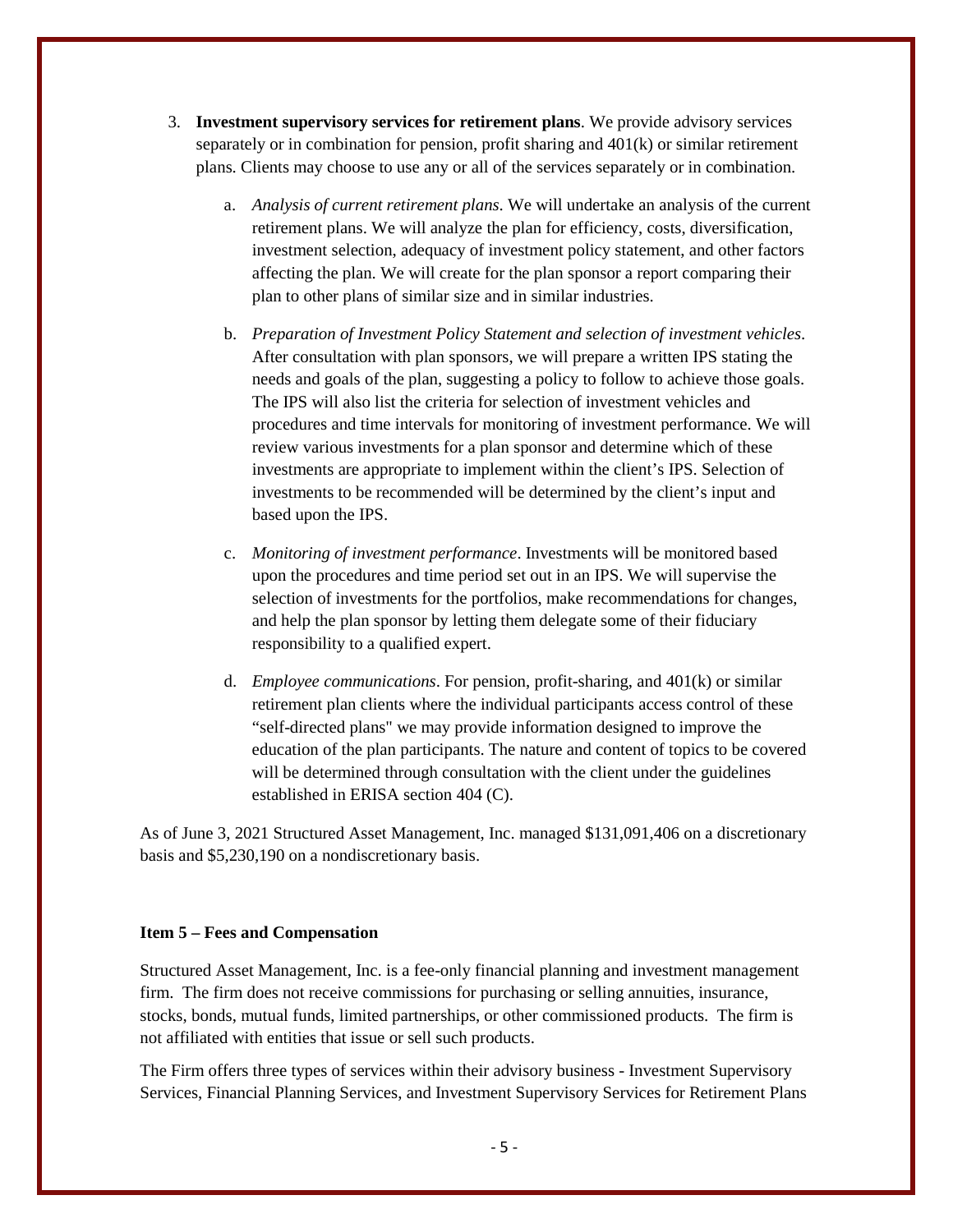- each with its own fee schedule. All fees are subject to negotiation at the Firm's discretion in considerations of the complexity of the service, total assets under management, or other circumstances deemed relevant.

| <b>Client Assets</b>                    | Annual Fee (%) for all assets |
|-----------------------------------------|-------------------------------|
| On the first \$500,000                  | 1.00%                         |
| On the next \$500,000                   | 0.75%                         |
| On the next \$2,000,000                 | 0.50%                         |
| On all amounts in excess of \$3,000,000 | 0.25%                         |

The standard fee schedule for Investment Supervisory Services is as follows:

The specific manner in which fees are charged by Structured Asset Management, Inc. is established in a client's written agreement with the Firm. The Firm bills its fees on a quarterly basis, in arrears. Clients authorize the Firm in writing to directly debit fees from client accounts. Structured Asset Management, Inc. sends the qualified custodian a notice of the amount of fee to be deducted from the client's account and sends the client a written invoice showing the amount of fee, the time period covered, the amount of assets on which the fee was based and the formulae to calculate the fee. The fee is based upon the Quarterly ending balance. Management fees shall be prorated for material capital contributions and withdrawals made during the applicable calendar quarter. Accounts initiated or terminated during a calendar quarter will be charged a prorated fee. Upon termination of any account, any earned, unpaid fees will be due and payable. If a client has not received a copy of the Brochure documents at least 48 hours prior to signing an agreement, the client has five business days in which to cancel the agreement, without penalty.

# The standard fee schedule for Financial Planning Services is as follows:

A fixed fee of \$3,500 is charged for the first year of a financial planning engagement. In certain circumstances, we reserve the right to charge a higher fee for more complex engagements. \$1,000 is due after our agreements have been signed and we begin the intake of data into your plan. The balance of the fee is payable upon presentation of the plan and invoice. This is generally within 90 days of the contract date. The timing is dependent upon how long it takes to construct the plan. This depends upon how promptly the client can provide all the data, answer follow up questions, and have additional consultations to go over the plan inputs.

Generally financial planning fees for subsequent years are 1/2 of the initial fee but are subject to updated considerations of complexity and the estimated workload.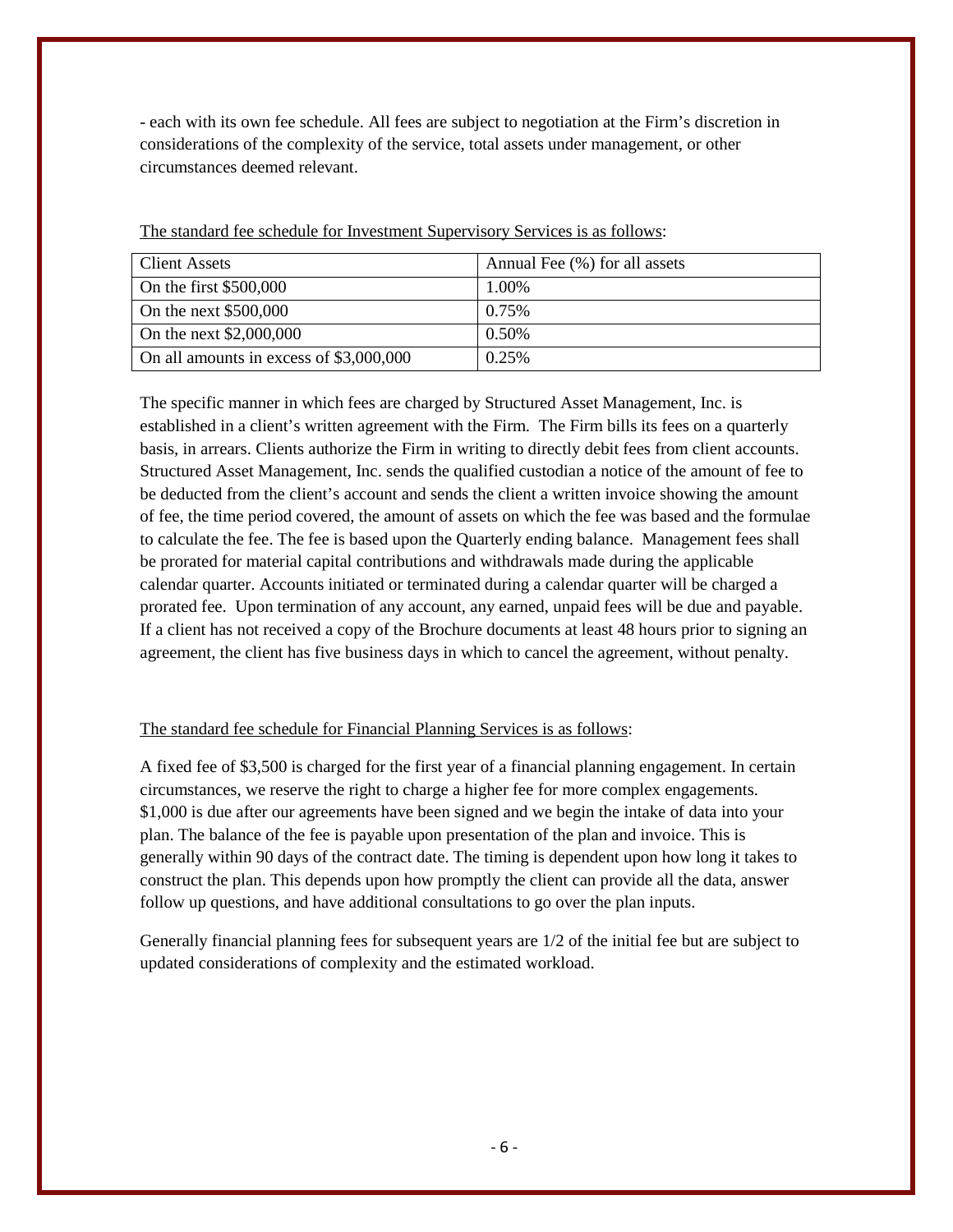| $$0 - $2,500,000$          | 0.50%      |
|----------------------------|------------|
| $$2,500,000 - $5,000,000$  | 0.40%      |
| $$5,000,000 - $10,000,000$ | 0.25%      |
| > \$10,000,000             | Negotiable |

The standard fee schedule for Investment Supervisory Services for Retirement Plan Sponsors is:

For new accounts, the initial quarterly payment will be based upon the assets of the plan and is due in full on the last business day of the first quarter during which the first contribution to the plan is made. Partial periods will be prorated. Unless otherwise agreed upon, we are authorized to withdraw management fees in arrears based upon the total ending value of the account in the previous quarter.

When the plan sponsor engages a service provider where Structured Asset Management, Inc. acts as investment advisor and the plan provider bills the plan quarterly in advance as stipulated in the plan's service agreement, then Structured Asset Management, Inc.'s fees are also paid quarterly in advance. If the sponsor terminates the agreement, a pro rata refund from the date of the termination to the end of the applicable calendar quarter will be made.

The fees for retirement plans are paid quarterly based upon mutual agreement with the plan sponsor with a minimum fee of \$750 dollars per quarter. Consulting fees will be billed on an hourly negotiated basis where needed but generally will be a minimum of \$1000 for a plan analysis.

*Other costs and expenses*. Structured Asset Management, Inc.'s advisory fees are exclusive of, and clients will incur, certain other fees and expenses, including brokerage commissions, custodial fees, transaction fees, and other investment-related costs and expenses typically imposed by broker-dealers, custodians and other third parties. Item 12 further describes the factors that the Firm considers in selecting or recommending broker-dealers for *client* transactions and determining the reasonableness of their compensation (*e.g.*, commissions).

Client portfolios may be invested in mutual funds. Investments in mutual funds include an embedded investment management fee paid to the fund's manager, as well as other fees and expenses associated with the mutual fund. As such, client portfolios are subject to two layers of advisory fees on the portion of their account invested in funds - fees charged by the Firm and fees charged by the fund manager. Clients are responsible for all fees and expenses charged by the fund in addition to the fee charged by the Firm. You will pay fees and costs whether you make or lose money on your investments.

Fees and expenses reduce the amount of money you can make on your investments over time. Structured Asset Management, Inc. shall not receive any portion of these commissions and other costs.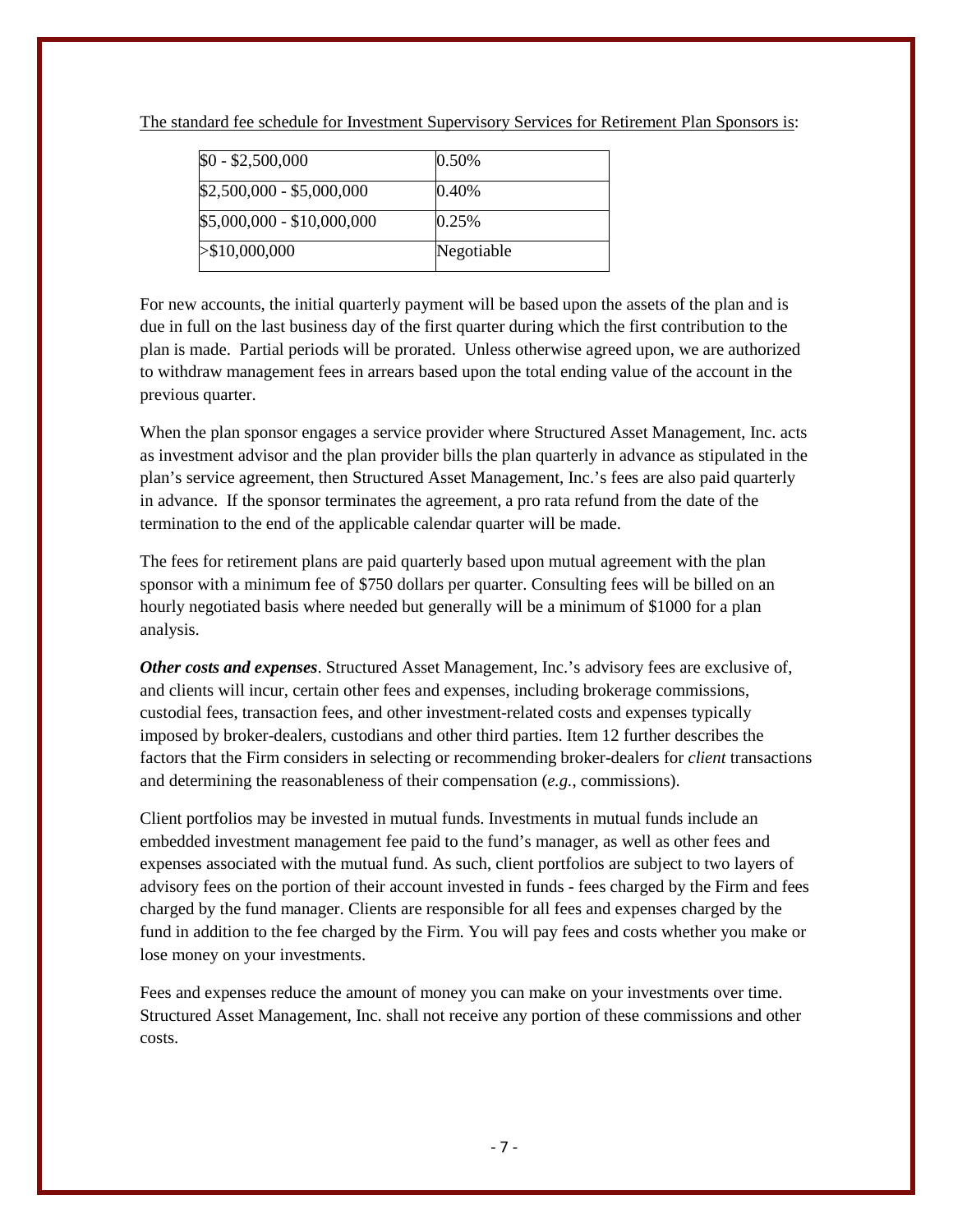#### <span id="page-7-0"></span>**Item 6 – Performance-Based Fees and Side-By-Side Management**

Structured Asset Management, Inc. does not charge any performance-based fees (fees based on a share of capital gains on or capital appreciation of the assets of a client).

#### <span id="page-7-1"></span>**Item 7 – Types of Clients**

Structured Asset Management, Inc. offers portfolio management and financial planning services to individuals, high net worth individuals, trusts, estates and small businesses. Structured Asset Management, Inc. generally requires a minimum investable amount of \$500,000 for investment supervisory services. The typical concerns we deal with are investments, employee benefits, college funding, retirement planning, business issues, estate planning, risk management and cash flow planning.

We also provide investment advisory services to retirement plan sponsors.

At our sole discretion, we also may provide pro-bono planning services for clients who do not fit into our normal client profile. In this case their planning issues may be significantly different than our regular clients. The issues most often affecting pro bono clients are budgeting, Social Security, and personal planning.

#### <span id="page-7-2"></span>**Item 8 – Methods of Analysis, Investment Strategies and Risk of Loss**

We use fundamental analysis and technical analysis to make recommendations for client portfolios. We get our data for analysis primarily from Morningstar and Dimensional Fund Advisors. We view this to be reliable and of good quality. We use both Morningstar software and software from Dimensional Fund Advisors to analyze our strategies.

Structured Asset Management uses a portfolio approach to investment management concentrating on low cost, low turnover investments. We use software to model portfolios based upon historical returns, standard deviations and correlations between assets and asset classes. We model portfolios using the three and five factor models developed by Eugene Fama and Kenneth French. We believe the historical record has shown that over long periods of time there have been incremental returns for patient investors employing a strategy that focuses on smaller market capitalization, value-oriented stocks.

We also believe in the value of international diversification. We believe history has shown that diversifying internationally can add risk adjusted returns to an investment portfolio. However, international investing has unique risks.

We believe that small and value equities, over the long term, have higher return potential than the general stock market because they are riskier. We overweight small and value stocks in an attempt to earn additional returns over time. This is a long-term strategy. Additional returns from investing in small and value stocks are not present in all market periods. We generally counsel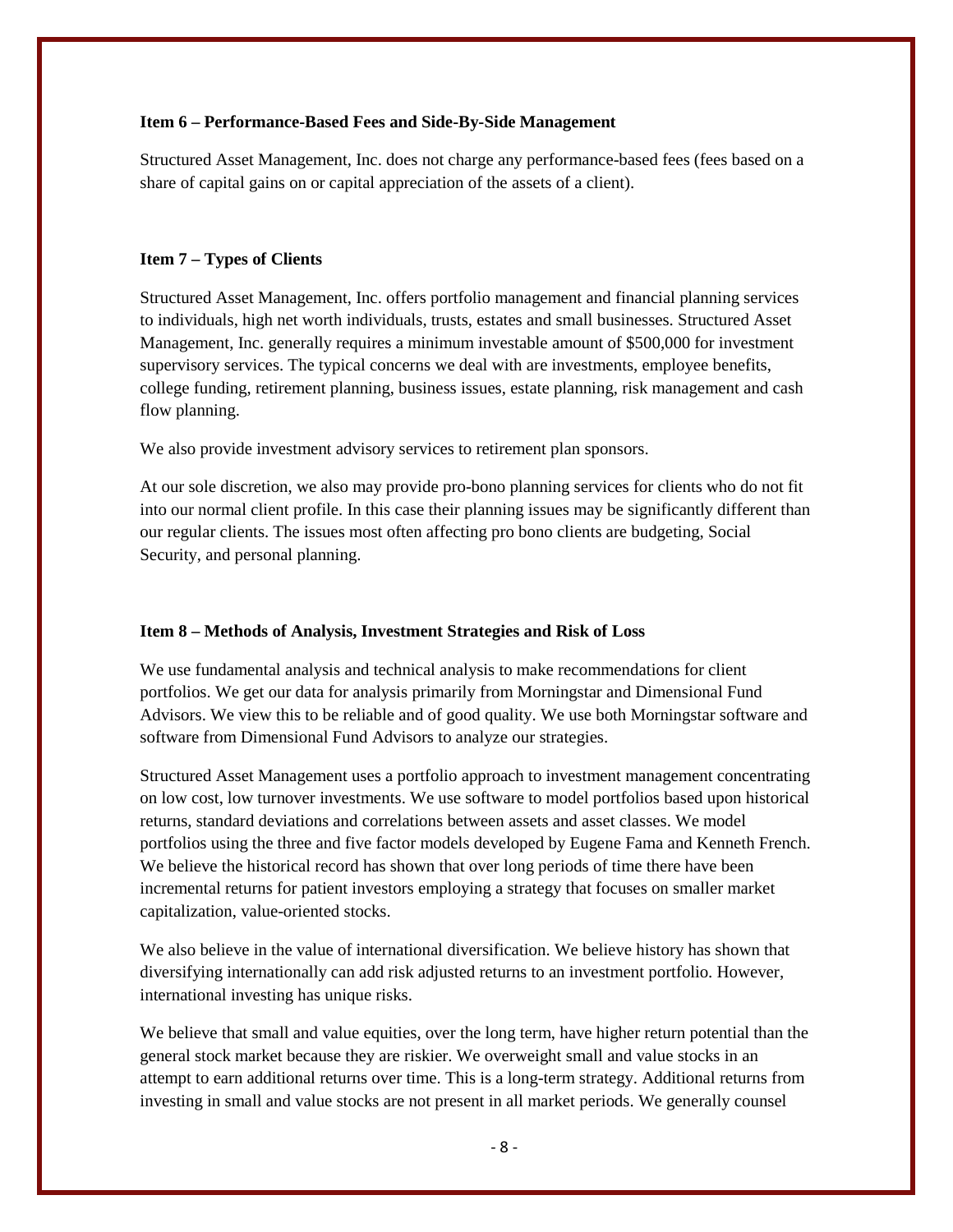investors that if they do not have a 3 to 5 year time horizon to let their investments earn returns, they should not be in the stock market. Our philosophy is that risk and return are related. In order to earn higher returns you have to take greater risks.

In the future, if there are no additional return premiums over the broad stock market from investing extra monies into these asset classes, then our strategy risks underperforming the broad markets.

We believe that managing costs, turnover, and taxes are important functions of proper portfolio management. We also believe you should periodically rebalance portfolios back to their designed parameters. We view this as a measure of discipline and risk control. The downside of rebalancing is that when markets are trending significantly in one direction we give up additional returns while trying to maintain our designed asset allocation.

## *Risks*

Investing in securities involves risk of loss that clients should be prepared to bear. There have been significant past periods where the returns from investing in equities have been negative for multi-year periods. We believe this will happen again. We do not represent or guarantee that our services or methods of analysis can or will predict future results, successfully identify market tops or bottoms, or insulate clients from losses due to market corrections or declines. We cannot offer any guarantees or promises that a client's financial goals and objectives will be met. Each investment strategy also is subject to risks unique to itself. The risks below may apply depending on strategy type. Past performance is in no way an indication of future performance. Some of the principal risks that could adversely affect your investment are set forth below.

*Economic & Market Conditions.* Changes in economic and market conditions, including, for example, interest rates, exchange rates, inflation rates, industry conditions, competition, technological developments, political and diplomatic events and trends, tax laws and innumerable other factors, can affect portfolio investments. None of these conditions will be foreseeable or within the control of Adviser.

*Stock Market Risk*. There is a risk that stock prices overall will decline. Stock markets tend to move in cycles, with periods of rising prices and periods of falling prices.

*Equity Investments.* Stocks and other equity-related instruments may be subject to various types of risk, including market risk, liquidity risk, counterparty credit risk, legal risk and operations risk. In addition, equity-related instruments can involve significant economic leverage and may, in some cases, involve significant risk of loss. "Equity securities" may include common stocks, preferred stocks, interests in real estate investment trusts, convertible debt, equity interests in trusts, partnerships, joint ventures or limited liability companies and similar enterprises, warrants and stock purchase rights. Equity securities fluctuate in value, and such fluctuations can be pronounced. In general, stock values fluctuate in response to the activities of individual companies and in response to general market and economic conditions. Accordingly, the value of the stocks and other securities and instruments that a client holds may decline over short or extended periods.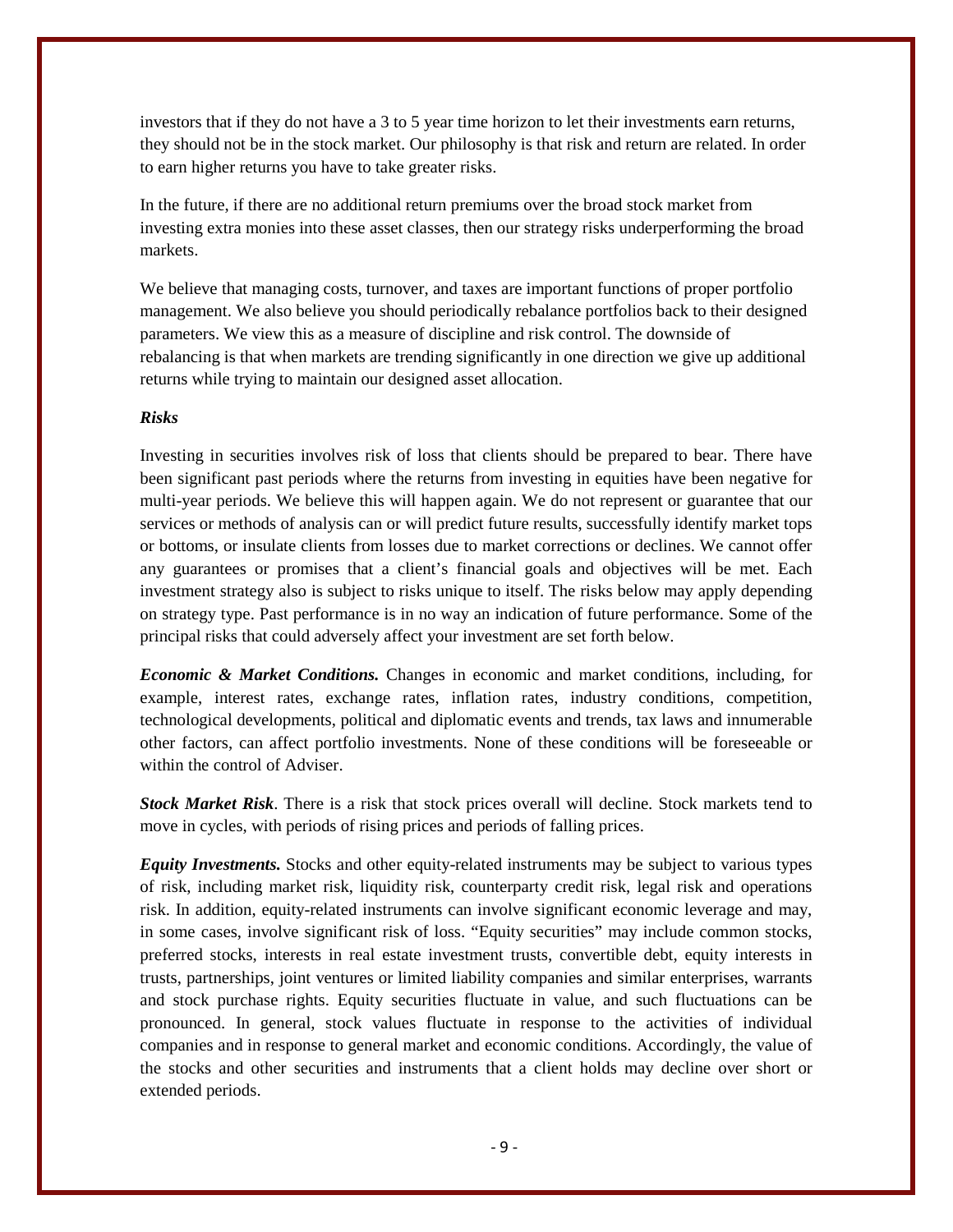*Small-cap Investments.* Investments in the stocks of smaller capitalization companies generally involve greater volatility and liquidity risks than those in larger, more established companies.

*Non-U.S. / Foreign Investments*. Investments in securities of non-U.S. issuers and the governments of non-U.S. countries involve special risks not usually associated with investing in securities of U.S. companies or the U.S. government, including political and economic considerations, such as greater risks of expropriation and nationalization, confiscatory taxation, difficulty in repatriating funds, social, political and economic instability and adverse diplomatic developments; the possibility of the imposition of withholding or other taxes on dividends, interest, capital gain or other income; the small size of the securities markets in such countries and the low volume of trading, resulting in potential lack of liquidity and in price volatility; fluctuations in the rate of exchange between currencies and costs associated with currency conversion; and certain government policies that may restrict investment opportunities. In addition, there may be different types of, and lower quality, information available about a non-U.S. company than a U.S. company. There is also less regulation, generally, of the securities markets in many foreign countries than there is in the United States, and such markets may not provide the same protections that are available in the United States. With respect to certain countries, there may be the possibility of political, economic or social instability, the imposition of trading controls, import duties, tariffs or other protectionist measures, various laws enacted for the protection of creditors, and greater risks of nationalization or diplomatic developments that could materially adversely affect investments in those countries. In addition, certain countries may restrict or prohibit investment opportunities in issuers or industries deemed important to national interests. Such restrictions may affect the market price, liquidity and rights of securities that may be purchased by a client. Investment in non-U.S. countries may also be subject to withholding or other taxes, which may be significant and may reduce the investment returns. Non-U.S. markets may also be affected, directly or indirectly, by trade disputes or tariffs, the effect of which may be difficult to predict. All of these non-U.S. risks are typically greater in less developed or emerging market countries.

*Currency Risk*. Purchasing instruments denominated in foreign currencies or engaging in currency trading has certain risks, including illiquidity, blockages by governments, political unrest, failure or inability to deliver, pressures from speculators, and other factors that can result in losses with respect to such instrument and currencies, notwithstanding any nominal returns or value. In addition, to the extent that currency risk is not hedged, changes in the values between the denominated currency of a client account and other currencies can increase or reduce the actual returns from investments denominated in other currencies. Client accounts may at times have significant currency exposure. Therefore, market movements in the underlying currencies could result in substantial losses.

*Fixed Income Securities*. Fixed income securities are subject to credit risk and interest rate risk. *Credit Risk* refers to the likelihood that an issuer will default in the payment of principal and/or interest on an instrument. Financial strength and solvency of an issuer are the primary factors influencing credit risk. In addition, inadequacy of collateral or credit enhancement for a debt instrument may affect its credit risk. Credit risk may change over the life of an instrument, and debt obligations which are rated by rating agencies are often reviewed and may be subject to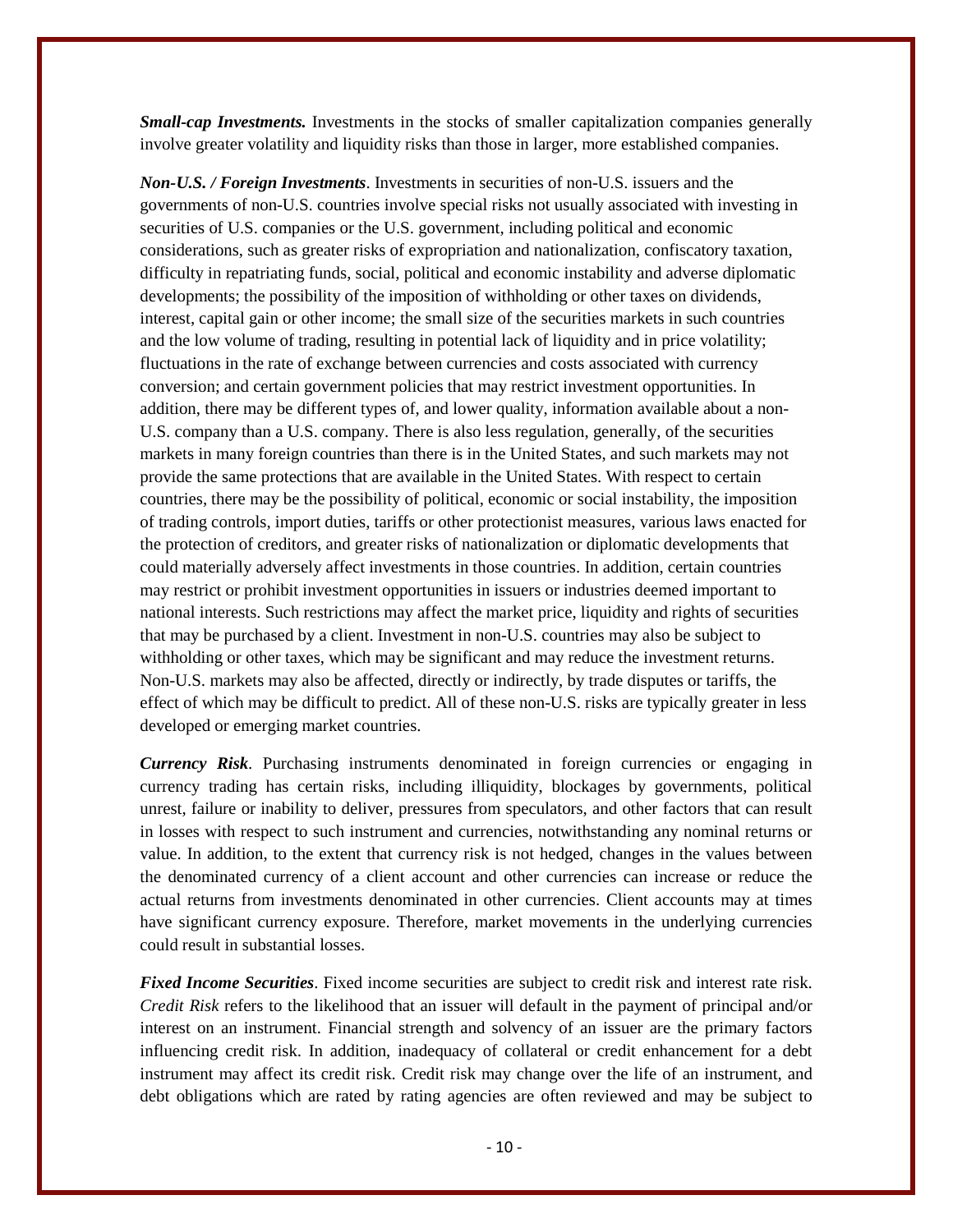downgrade. *Interest rate risk* refers to risks associated with market changes in interest rates. Interest rate changes may affect the value of a debt instrument indirectly (especially in the case of fixed rate securities) and directly (especially in the case of adjustable rates). In general, rising interest rates will negatively impact the price of a fixed rate debt instrument and falling interest rates will have a positive effect on price. Adjustable rate instruments also react to interest rate changes in a similar manner although generally to a lesser degree (depending on reset terms, among other factors). Interest rate sensitivity is generally more pronounced with lower-rated and longer-term debt and becomes less predictable in instruments with uncertain payment schedules.

*Inflation Risk*. When any type of inflation is present, a dollar today will not buy as much as a dollar next year, because purchasing power is eroding at the rate of inflation. Inflation risk reflects the risk that returns on an investment, despite having a positive absolute return, do not suffice to maintain the purchasing power of the initial investment.

*Reinvestment Risk.* Investments are subject to the risk that future proceeds from investments may have to be reinvested at a potentially lower rate of return (e.g., interest rate) due to different market conditions. This primarily relates to fixed income securities

*Natural Disasters, Epidemics, Pandemics and Terrorist Attacks*. Areas in which Adviser has an office or where it otherwise does business are susceptible to natural disasters (e.g., fire, flood, earthquake, storm and hurricane) and epidemics or other outbreaks of serious contagious diseases. The occurrence of a natural disaster or epidemic could adversely affect and severely disrupt the business operations, economies and financial markets of many countries (even beyond the site of the natural disaster or epidemic) and could adversely affect Adviser's investment program and its ability to do business. In addition, terrorist attacks, or the fear of or the precautions taken in anticipation of such attacks, could, directly or indirectly, materially and adversely affect certain industries in which Adviser invests or could affect the areas in which Adviser has offices or where its otherwise does business. Other acts of war (e.g., invasion, other hostilities and insurrection, regardless of whether war is declared) could also have a material adverse impact on the financial condition of industries or countries in which Adviser invests.

*Cybersecurity Risk*. The Firm and its service providers may be prone to operational and information security risks resulting from cyber-attacks. Cyberattacks include, among other behaviors, stealing or corrupting data maintained online or digitally, denial of service attacks on websites, the unauthorized release of confidential information or various other forms of cybersecurity breaches. Cybersecurity attacks affecting the Firm and its service providers may adversely impact clients. For instance, cyber-attacks may interfere with the processing of transactions, cause the release of private information about clients, impede trading, subject the Firm to regulatory fines or financial losses, and cause reputational damage. Similar types of cybersecurity risks are also present for issuers of securities in which clients may invest, which could result in material adverse consequences for such issuers and may cause investments in such issuers to lose value. Clients and Structured Asset Management are nonetheless subject to the risks of cybersecurity incidents that could ultimately cause them to incur losses, including for example: financial losses, cost and reputational damages, and loss from damage or interruption of systems. Although Structured Asset Management has established its systems to reduce the risk of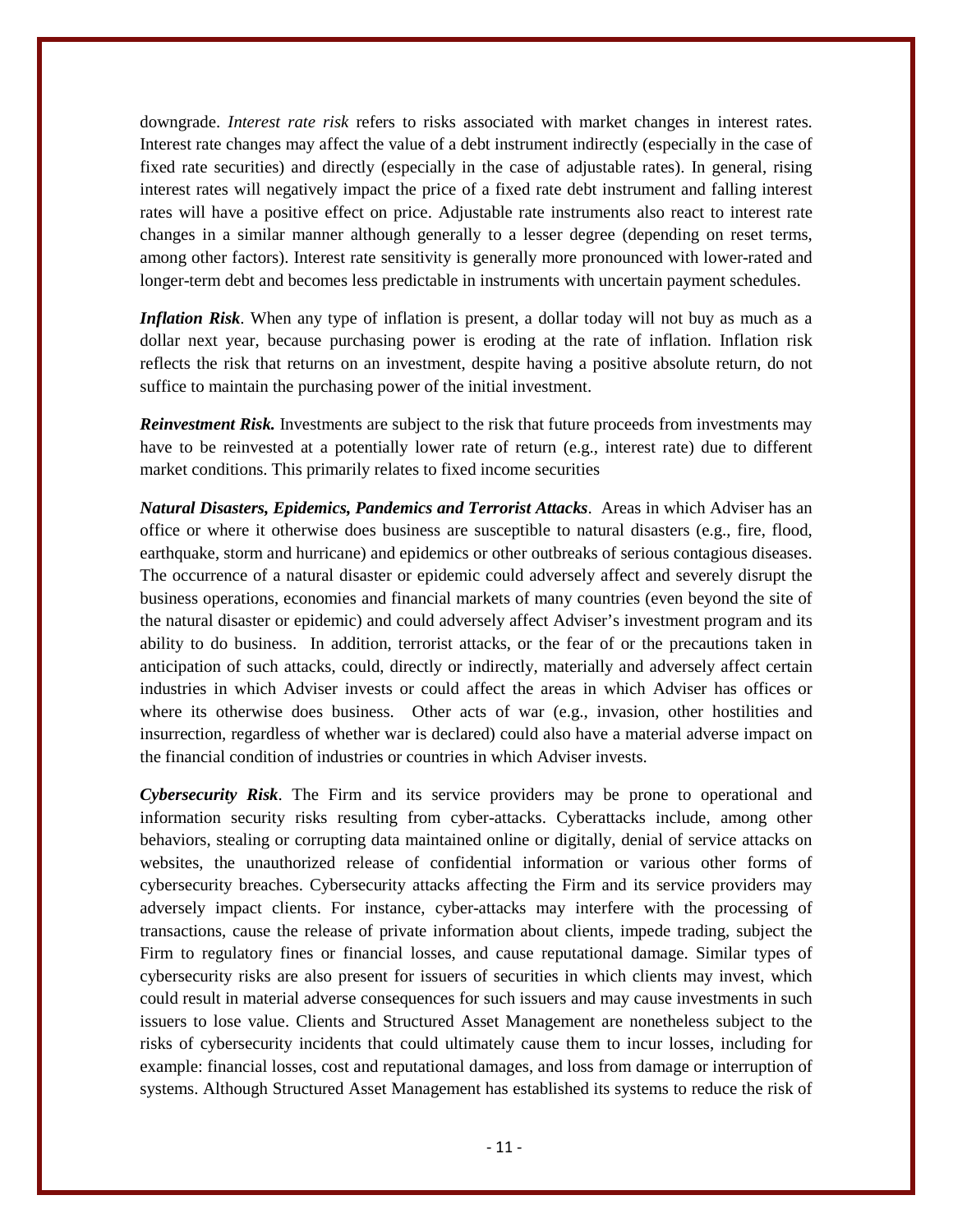cybersecurity incidents from coming to fruition, there is no guarantee that these efforts will always be successful, especially considering that Structured Asset Management does not directly control the cybersecurity measures and policies employed by third-party service providers. Clients could incur similar adverse consequences resulting from cybersecurity incidents that more directly affect: issuers of securities in which those clients invest, broker – dealers, qualified custodians, governmental and other regulatory authorities, exchange and other financial market operators, or other financial institutions.

#### <span id="page-11-0"></span>**Item 9 – Disciplinary Information**

Registered investment advisers are required to disclose all material facts regarding any legal or disciplinary events that would be material to an evaluation of Structured Asset Management, Inc. or the integrity of Structured Asset Management, Inc.'s management. Structured Asset Management, Inc. has no information applicable to this Item.

## <span id="page-11-1"></span>**Item 10 – Other Financial Industry Activities and Affiliations**

William Z. Suplee IV serves on the investment committee of Efficient Advisors, a registered investment advisor located at 1801 Market Street, Ste. 1000, Philadelphia, Pa. 19103. He is a paid consultant to this advisor. His role on the investment committee is to provide guidance regarding their allocation models, security selection methodology and operational issues that impact the portfolios such as rebalancing. In this capacity Mr. Suplee provides consulting services and due diligence functions for Efficient Advisors. Mr. Suplee also acts as a solicitor for Efficient Advisors whereby he is paid a solicitation fee for Advisor's services when he refers accounts to Efficient for qualified plan services. This may pose a potential conflict of interest in that recommendations to the Firms advisory clients to engage the services of Efficient Advisors may result in additional compensation to Mr. Suplee. Structured Asset Management, Inc. seeks to mitigate this conflict by ensuring compliance with provisions of Rule 206(4)-1 and Rule 206(4)-3 requiring explicit disclosure of compensation arrangements at the time of referral.

We do not receive compensation for recommending any other investment advisors for our clients nor do we receive any direct or indirect compensation from any parties for client referrals.

## <span id="page-11-2"></span>**Item 11 – Code of Ethics, Participation in Client Transactions and Personal Trading**

Structured Asset Management, Inc. has adopted a policy and procedures manual for all supervised persons of the firm describing its high standard of business conduct, and fiduciary duty to its clients. The Manual includes provisions relating to the confidentiality of client information, a prohibition on insider trading, a prohibition of rumor mongering, restrictions on the acceptance of significant gifts and the reporting of certain gifts and business entertainment items, and personal securities trading procedures, among other things. All supervised persons at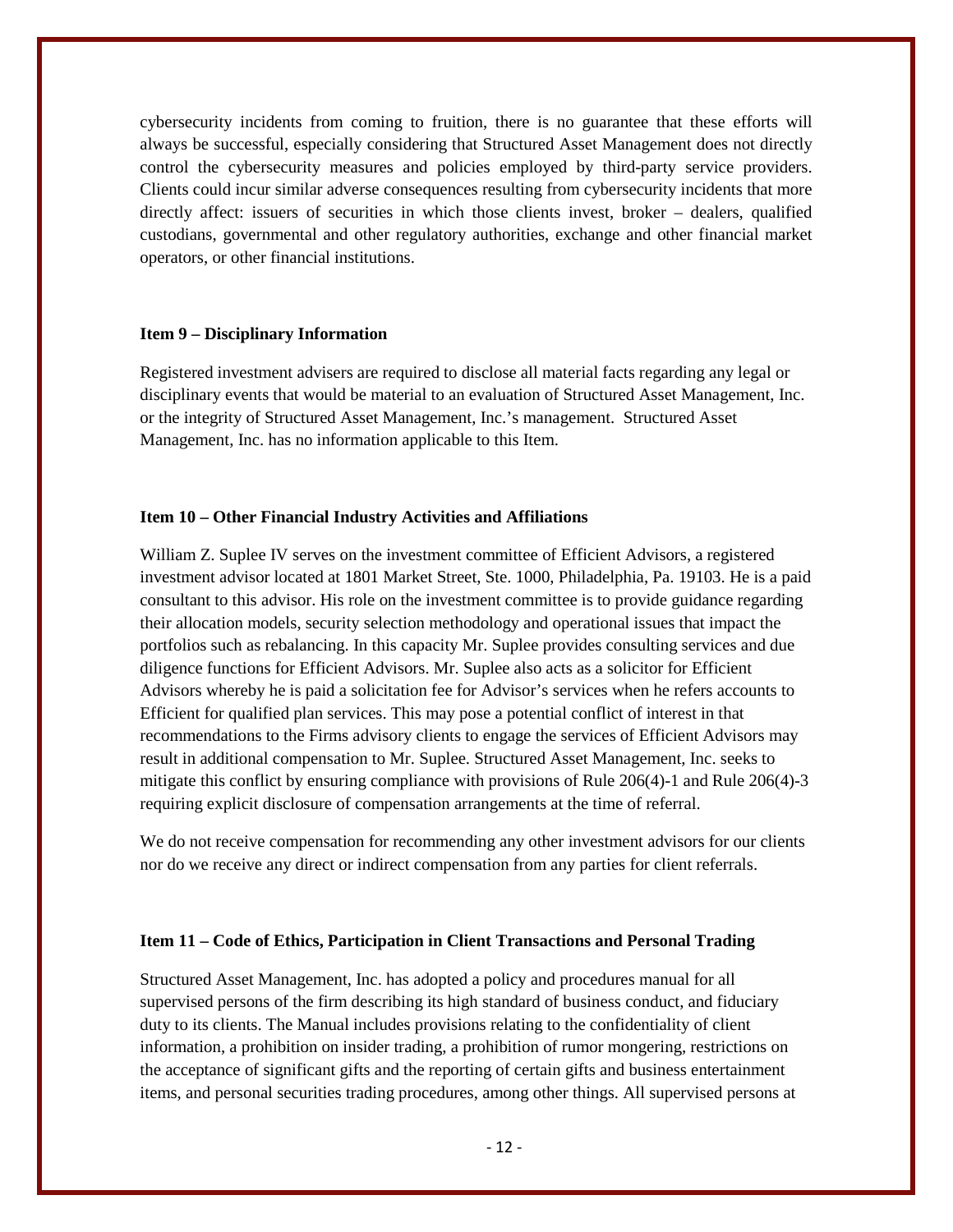Structured Asset Management, Inc. must acknowledge the terms of the Code of Ethics annually, or as amended.

Structured Asset Management, Inc. or individuals associated with Structured Asset Management, Inc. may buy or sell securities identical to those recommended to customers for their personal accounts. They use the same basic trading strategies of all the clients as well as many of the same investments.

It is the express policy of Structured Asset Management, Inc. that no person employed by the Firm may purchase or sell any security prior to a transaction being implemented for an advisory account, thereby preventing such employees from benefiting from transactions placed on behalf of advisory accounts. As these situations represent a conflict of interest, Structured Asset Management, Inc. has established the following restrictions in order to uphold its fiduciary responsibilities:

Certain affiliated accounts may trade in the same securities with client accounts on an aggregated basis when consistent with Structured Asset Management, Inc.'s obligation of best execution. In such circumstances, the affiliated and client accounts will share commission costs equally and receive securities at a total average price. Structured Asset Management, Inc. will retain records of the trade order (specifying each participating account) and its allocation, which will be completed prior to the entry of the aggregated order. Completed orders will be allocated as specified in the initial trade order. Partially filled orders will be allocated on a pro rata basis. Any exceptions will be explained on the Order.

Structured Asset Management, Inc.'s clients or prospective clients may request a copy of the firm's Policies and Procedures by contacting William Z. Suplee, IV.

## <span id="page-12-0"></span>**Item 12 – Brokerage Practices**

Structured Asset Management, Inc. may select the broker(s) through which it purchases or sells securities for the discretionary separate accounts. Where the Firm has the authority to select or recommend broker-dealers for its discretionary clients and to determine the commissions to be paid, it has an obligation to seek the best execution reasonably available under the circumstances (which may or may not result in paying the lowest available commission). In doing so, the Firm will consider all factors it deems relevant such as: (i) the nature and character of the security or instrument being traded and the markets on which it is purchased or sold; (ii) the desired timing of the transaction; (iii) the Firm's knowledge of negotiated commission rates and spreads currently available; (iv) the broker's execution capability; (v) the full range of brokerage services provided; (vi) the broker's or dealer's capital strength and stability, as well as its execution, clearance, and settlement capabilities; (vii) the reasonableness of the commission or its equivalent for the specific transaction; and (viii) the broker's responsiveness.

Structured Asset Management, Inc. participates in TD Ameritrade's Institutional programs and we recommend TD Ameritrade Institutional (a division of TD Ameritrade, Inc. and TD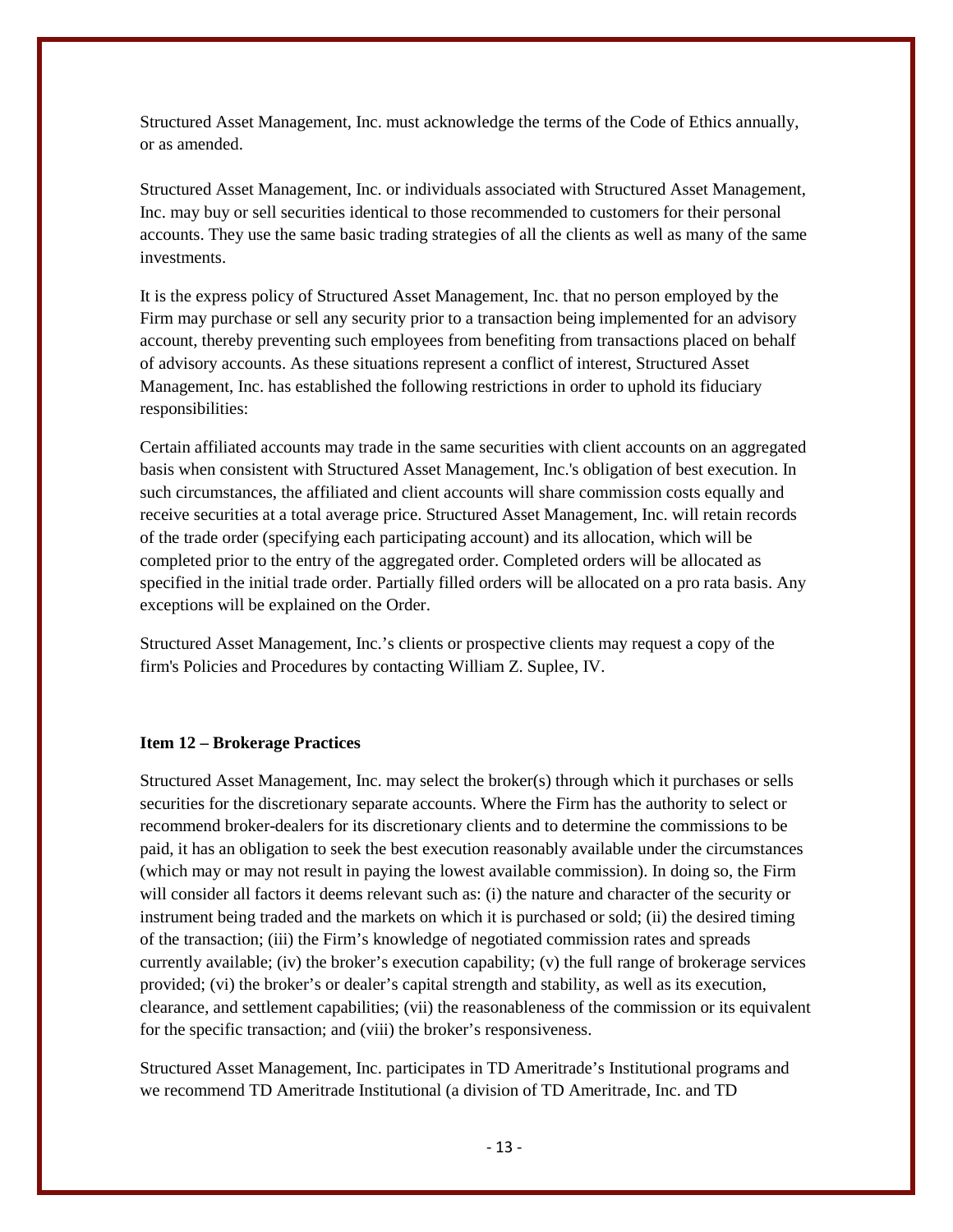Ameritrade Clearing, Inc., both registered broker-dealers and members of SIPC) to maintain custody of client assets and to effect transactions in their account. We receive no commissions, fees, or rebates from TD Ameritrade.

While there is no direct link between our participation in TD Ameritrade's Institutional programs and the investment advice we give to our clients, we do receive certain economic benefits from them by participating in the programs. These benefits include:

- Receipt of duplicate client confirmations and statements
- Ability to have advisory fees deducted directly from client accounts
- Access to their institutional trading desk
- Software to execute trades, conduct research, and manage client information and account documentation
- Access to account rebalancing and trade order management software
- Ability to aggregate transactions for execution and then allocate to client accounts
- Access to mutual funds with no transaction fees and to certain institutional money Managers
- Discounts on marketing, technology, compliance and practice management and services provided by third party vendors
- Invitations to attend live and online learning opportunities and Conferences

We believe that client use of TD Ameritrade Institutional streamlines our ability to gather and manage information and implement our investment strategy, contributing to overall execution of client strategies. While our goal is always to act in our clients' best interests, our recommendation that a client maintain their account at TD Ameritrade could be based in part on the benefits we receive.

Nevertheless, Structured Asset Management, Inc. can direct client transactions to other brokerdealers upon client request and where we can establish a relationship with that broker-dealer. Structured Asset Management, Inc. is under no obligation or requirement to establish custodian or broker-dealer relationships.

**Soft Dollars**. As permitted under Section 28(e) of the Securities Exchange Act of 1934, as amended (the "Exchange Act"), an adviser may engage in the industry practice of paying higher commissions to broker-dealers who provide brokerage and research services than it does to brokerdealers who do not provide such research services, if such higher commissions are deemed reasonable in relation to the value of research services provided.

Research services are generally used in a manager's investment decision-making process. These types of transactions are commonly referred to as "soft dollar transactions." The use of client brokerage commissions to obtain research or other products or services acts as a benefit to the adviser because the adviser does not have to produce or pay for the research, products or services. Examples of research services that may be provided by broker-dealers can include economic, industry or company research reports or investment recommendations; subscriptions to financial publications or research data compilations; compilations of securities prices, earnings, dividends and similar data; computerized databases; quotation services; research or analytical computer software and services; and discussions with research personnel.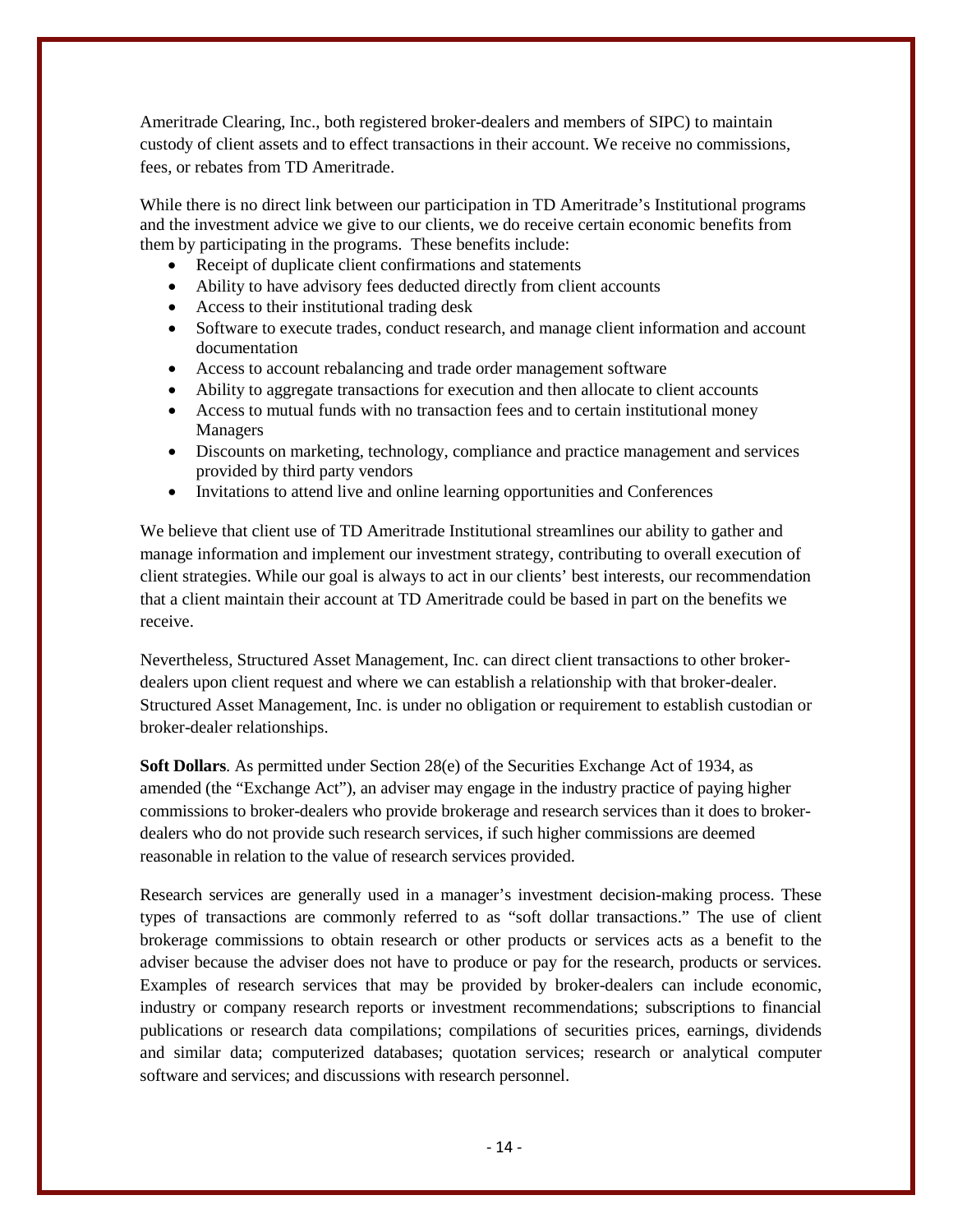Except to the extent that the services described above for TD Ameritrade Institutional may be seen as provided as a soft dollar benefit, Structured Asset Management, Inc. does not use soft dollars. Where Structured Asset Management, Inc. has cause to use another broker-dealer, the Firm may employ other, similar services as routinely provided by broker-dealers to facilitate account maintenance and trading.

**Trade Errors**. Structured Asset Management, Inc. goal is to execute trades seamlessly on behalf of clients. However, trade errors can occur for a variety of reasons. It is the Firm's policy to ensure that any trade error is identified and corrected in an expeditious manner, and that reasonable steps are taken to mitigate trading losses. Wherever possible, erroneous trades will be cancelled with the broker-dealer. If an incorrect trade entry cannot be cancelled, the Firm will promptly enter into a corrective transaction and investigate the matter to determine a resolution. The goal of error correction is to return clients to the position as if the error had not occurred (to make the client "whole") in terms of the originally intended trade, the erroneous trade, and transaction costs. However, Structured Asset Management, Inc. is responsible only for its own errors and not for the errors of others. If a trade error is caused by a third party, such as a brokerdealer, the Firm will take reasonable steps to recover from the third party the losses resulting from that error.

Structured asset management is not entitled to retain any net gains from an advisor error account trade correction. The current policy of our custodian is to distribute any net gains to the American Red Cross as a donation.

**Brokerage for Client Referrals**. Structured Asset Management, Inc. does not direct brokerage in exchange for or recognition of client referrals.

**Directed Brokerage**. Where a client directs brokerage to a particular broker-dealer, Structured Asset Management, Inc. will not seek to negotiate commission rates for the client, as these have been pre-negotiated between the client and the broker-dealer. As such, clients who direct brokerage should consider that they: (i) may pay higher commissions on some transactions than may be attainable by the Firm, or may receive less favorable execution of some transactions or both; (ii) may forego any benefit on execution costs that could be obtained for clients through negotiated volume discounts on bunched transactions; (iii) may not be able to participate in the allocation of a new issue, if the new issue shares are provided by another broker; (iv) may receive execution of a particular trade after the execution of such trade for clients who have not directed the brokerage for their accounts; and (vii) may not experience returns equal to clients who have not directed brokerage for their accounts.

**Trade Aggregation & Allocation**. Aggregation, or blocking, of Client transactions is used when possible in an effort to reduce overall transaction costs and is consistent with meeting our fiduciary responsibility to maximize the value of client portfolios. Aggregation is utilized only when Structured Asset Management, Inc. reasonably believes that it is advantageous to clients to do so. The allocation process for aggregated trades incorporates the specific guidelines and constraints of each of our clients. The allocation process must not advantage or disadvantage any client. The allocation decision is determined by myriad factors including, but not limited to, the position size and liquidity, rating, maturity, duration, structure, the appropriateness of a particular investment in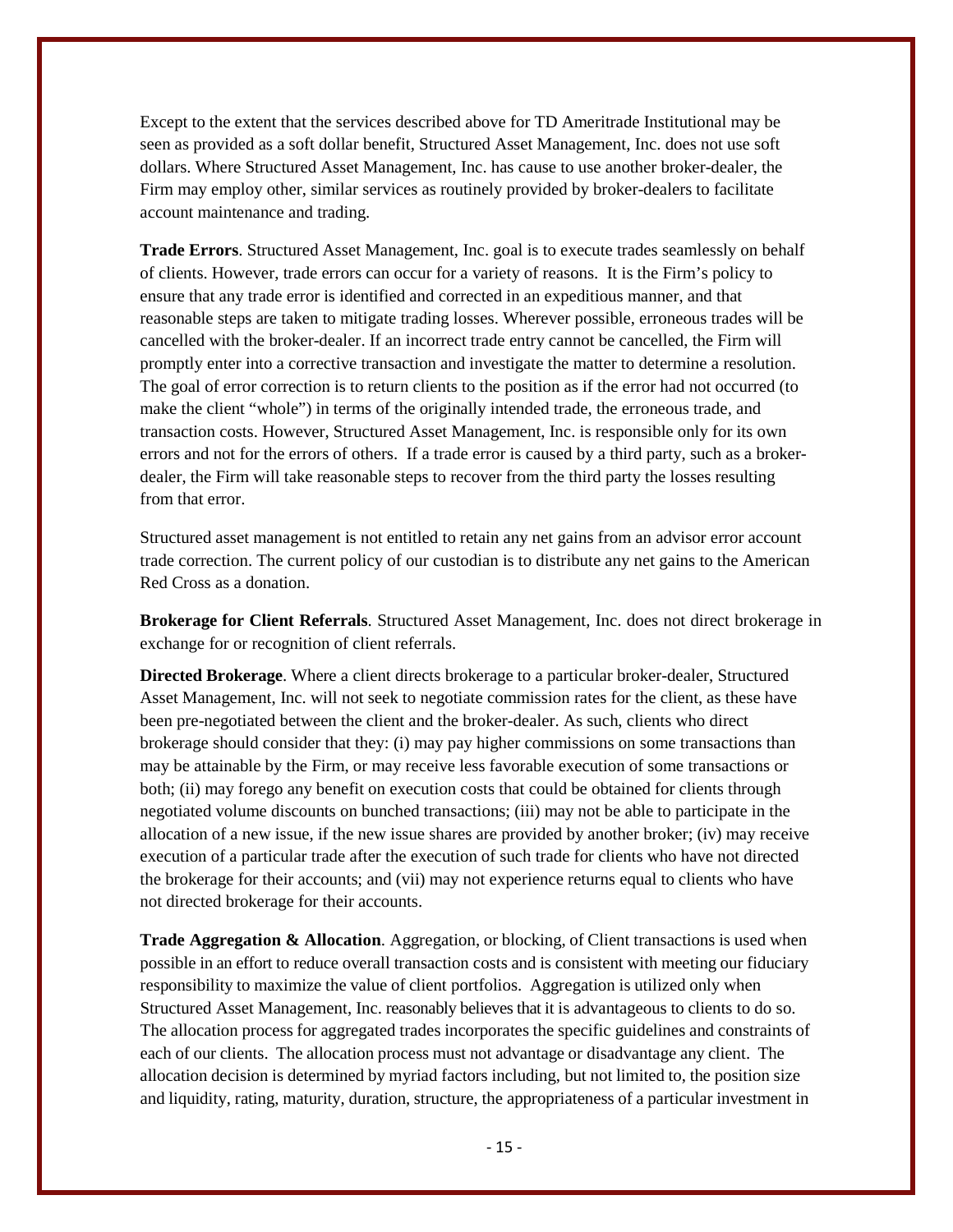the context of a portfolio review, and the availability of funds. Clients for whom an investment is appropriate are allocated in a pro-rata fashion within the constraint of quantities prudently deemed to support liquidity.

**Principal Trades**. Structured Asset Management, Inc. does not knowingly trade on its own behalf or on behalf of its related persons with client accounts.

**Cross Trades**. To the extent permitted by applicable law and the applicable governing client documents, Structured Asset Management, Inc. can effect "cross transactions" between client accounts. Structured Asset Management, Inc. typically does not cross transactions and will only recommend such transactions if it reasonably believes they are consistent with the best interests of each Client involved and at prices that the Firm believes constitutes a fair valuation.

## <span id="page-15-0"></span>**Item 13 - Review of Accounts**

William Z Suplee IV reviews reports of investment supervisory client accounts on at least a monthly basis and a more detailed review of all client accounts is performed on a quarterly basis. We send to investment supervisory clients a detailed report about their investments, returns, expenses and asset allocation on a quarterly basis. Clients have the choice of receiving these reports in a written form that is mailed to them, electronically via e-mail, and/or posted to their personalized portal through our portfolio management reporting software.

Depending on the client, we would like to meet, at a minimum, on a yearly basis at which time we do a review of their current situation and update any new data. We believe that when the personal situation of clients changes that we need to have a meeting to discuss their investments, and financial plans. Any major changes in health, risk tolerance, assets, career, personal life, business or job, or cash flow normally trigger a review.

#### <span id="page-15-1"></span>**Item 14 - Client Referrals and Other Compensation**

We do accept client referrals from our existing clients and other professionals. We do not compensate them for these referrals in any way or pay them any portion of fees in consideration of these referrals.

<span id="page-15-2"></span>*Non-cash Compensation*: In addition to benefits received from TD Ameritrade described under Item 12, Brokerage Practices, we receive from various investment companies that we recommend for client portfolios access to certain resources, such as the use of analytic software, invitations to educational events, access to analysts, and marketing materials. These may be used to enhance our own analysis and/or more effectively communicate with clients. The receipt of such services and other benefits creates the potential for conflicts of interest in making recommendations to our clients. However, there is no arrangement that requires us to direct any amount of business to specific fund companies.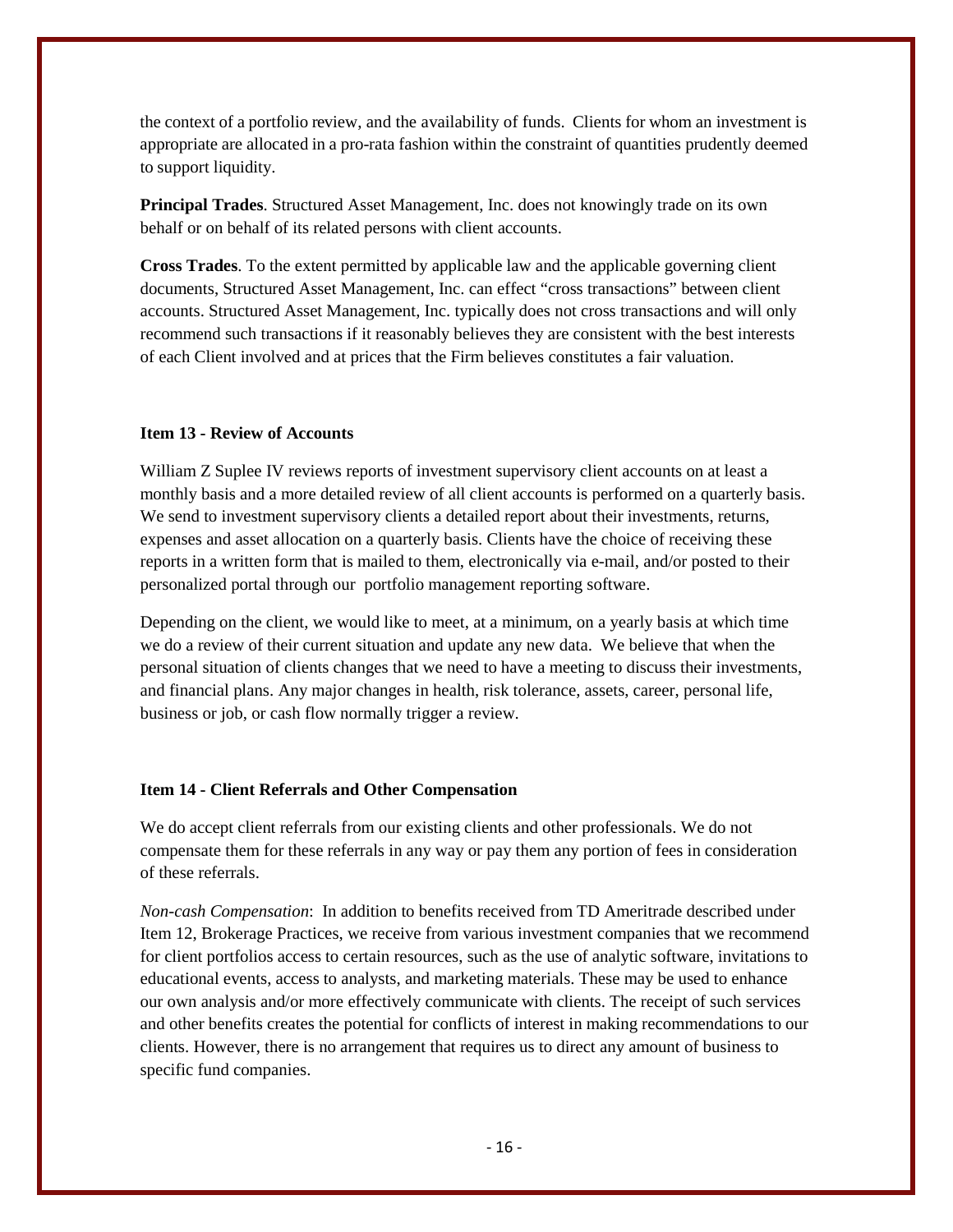## **Item 15 - Custody**

Structured Asset Management, Inc. does not maintain direct custody of client assets and requires clients to work with a qualified custodian to hold their assets. We are, however, deemed to have limited custody of client assets where our fees are directly debited by a qualified custodian from your account.

As described in detail under Item 12, Brokerage Practices, we participate in TD Ameritrade's Institutional programs and we recommend TD Ameritrade Institutional to maintain custody of client assets and to effect transactions in client accounts.

Clients should receive from their custodian detailed account statements on at least a quarterly basis. Our investment reporting may differ from custodial statements based on accounting procedures, reporting dates, or valuation methodologies of certain securities. Structured Asset Management, Inc. urges you to carefully review such statements and compare such official custodial records to the account reporting that we may provide to you.

# <span id="page-16-0"></span>**Item 16 - Investment Discretion**

Structured Asset Management, Inc. currently manages investments for Investment Supervisory Services clients on either a discretionary or a nondiscretionary basis subject to the terms of the investment management agreement executed with each client. For all new investment clients we are requesting discretionary authority.

Asset allocations are set during consultation with the client and the client gives us authority to rebalance back to the parameters we establish based upon language we have in our investment policy statement. Structured Asset Management, Inc. takes discretion over the selection of the securities to be bought and sold, the amount of securities to be bought and sold, and when the transactions are made.

For Financial Planning Services and non-discretionary investment supervisory services, the Firm will only make recommendations that and each client makes the ultimate decision regarding the purchase or sale of investments.

In the case of retirement plan supervisory agreements, we would receive discretionary authority from the client at the outset of an advisory relationship to select the identity and amount of securities to be bought or sold.

In all cases where Structured Asset Management, Inc. exercises discretionary authority such discretion is to be exercised in a manner consistent with the stated investment objectives for the particular client's investments. When selecting securities and determining amounts, Structured Asset Management, Inc. observes the investment policies, limitations and restrictions of clients. Investment guidelines and restrictions must be provided to Structured Asset Management, Inc. in writing.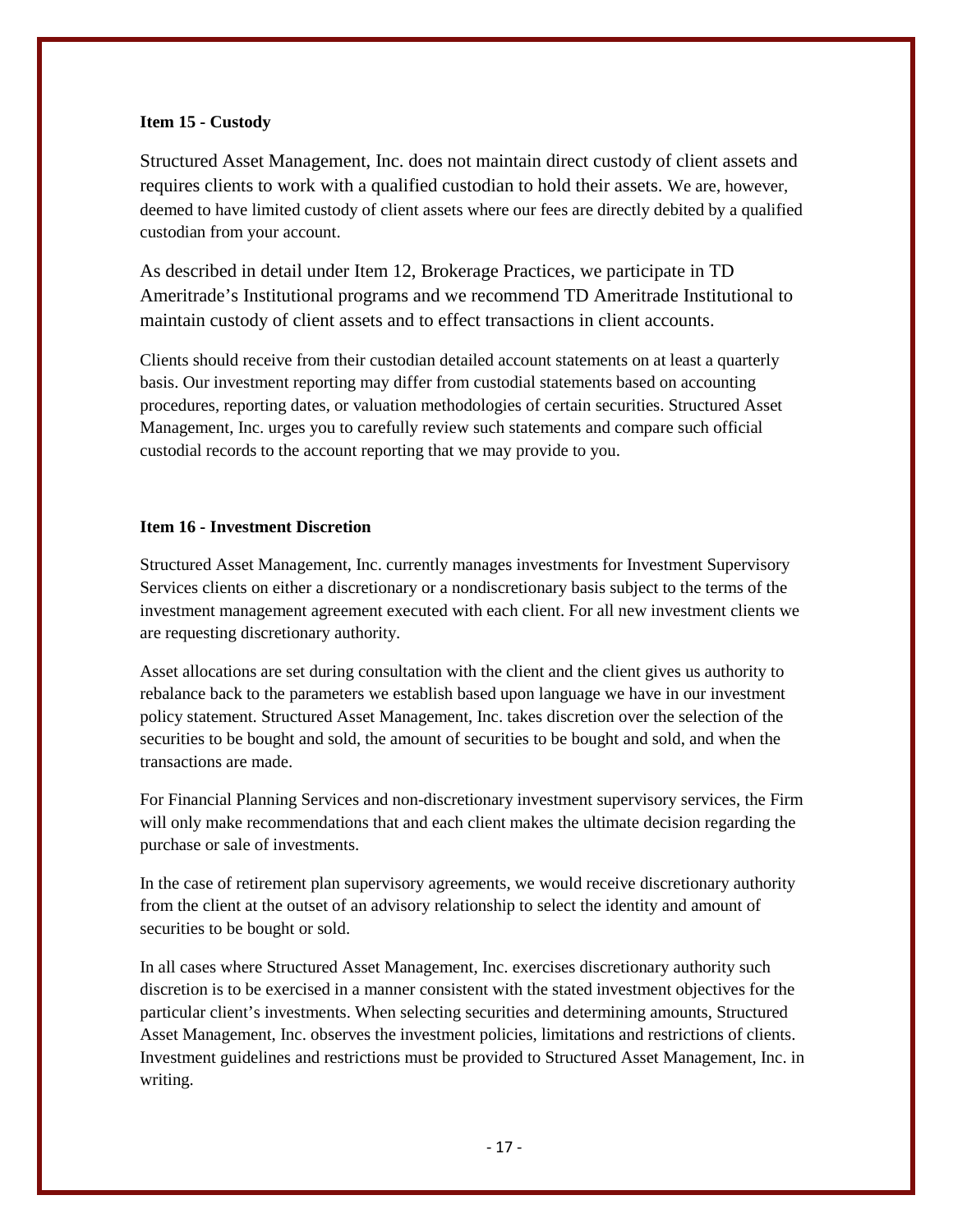## <span id="page-17-0"></span>**Item 17 - Voting Client Securities**

Where granted the authority to do so in its investment management agreement with each client, Structured Asset Management, Inc. has the responsibility to exercise proxy voting authority with respect to those client accounts. Clients may retain proxy voting discretion for all or selected portfolio securities subject to the terms of their investment management agreement or by written request.

Structured Asset Management, Inc. has a fiduciary responsibility to make investment decisions that are in our clients' best interests in the context of client investment objectives and has adopted proxy voting policies and procedures pursuant to SEC Rule 206(4)-6.

Absent special circumstances, Structured Asset Management, Inc. generally will exercise its proxy voting discretion in accordance with its Proxy Voting Policies, which provides that Structured Asset Management, Inc. will review on a case-by-case basis each proposal submitted for vote to determine its impact on each client. As a result, the Firm may vote a particular proxy differently across clients. Structured Asset Management, Inc. believes that voting proxies in accordance with the following guidelines generally is in the best interests of its clients:

- Generally vote in favor of routine proposals where no corporate governance issues are implicated, including election of directors, selection of auditors, and increases in or reclassification of common stock.
- Generally vote against proposals that make it more difficult to replace members of the board, including proposals to stagger the board, cause management to be overrepresented, introduce cumulative voting or unequal voting rights, and create supermajority voting.

Although we will generally vote against proposals that are anticipated to have a negative nearterm impact on client portfolio securities, it may vote for such a proposal if there are compelling long-term reasons to do so.

The proxy voting decisions of Structured Asset Management, Inc. are subject to oversight by William Z. Suplee, IV. In order to address conflicts of interest in the proxy voting process, our procedures require (a) anyone involved in the decision-making process disclose to the Firm's Chief Compliance Officer any potential conflict that he or she is aware of and any contact that he or she has had with any interested party regarding a proxy vote; and (b) Supervised Persons involved in the decision-making process or vote administration not reveal how the Firm intends to vote on a proposal in order to reduce any attempted influence from interested parties. If a conflict of interest arises, the involved person will not be involved in the vote.

Clients can obtain a copy of our proxy voting procedures and information regarding how we voted proxies with respect to our portfolio companies by making a written request for proxy voting information or by contacting us by telephone at the number indicated on the cover page of this brochure.